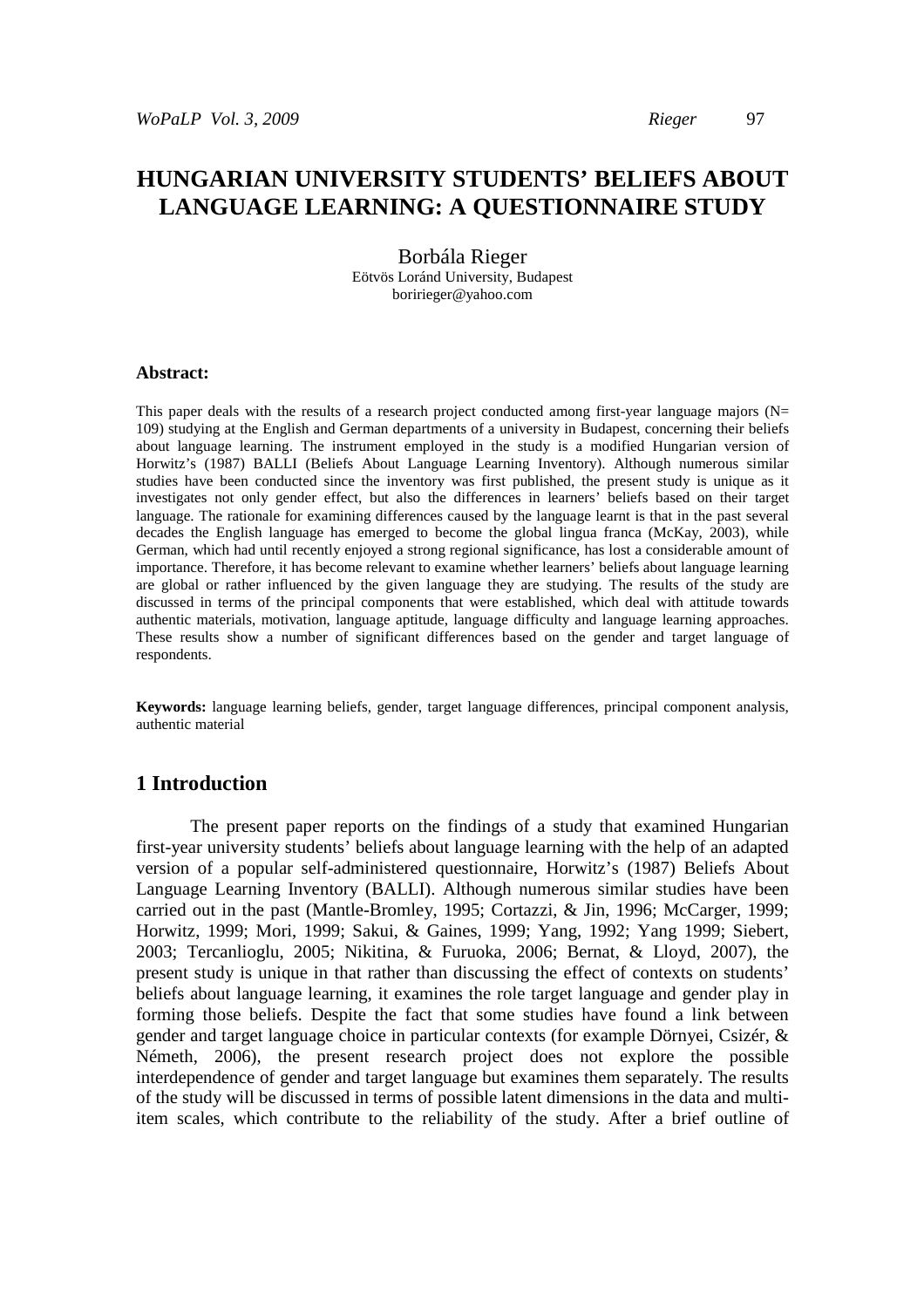previous studies of beliefs about language learning and the validation process of the adapted version of the inventory, this paper will discuss the components established with the help of principal component analysis, and the means of the emerging scales. Finally the means of the principal components will be analyzed to examine whether statistically significant differences can be detected with regard to respondents' target language or gender.

## **2 Literature review**

### **2.1 Beliefs about language learning**

In the context of second language acquisition, beliefs are defined by Victori and Lockhart (1995, p.224) as "general assumptions that students hold about themselves as learners, about factors influencing learning and about the nature of language learning". Evidence shows that these beliefs play a decisive role in language learners' success, failure and experiences (Cotteral, 1999). Pintrich and De Groot (1990) point out, for example, that learners who perceive their studies as important or interesting show higher degrees of perseverance in their work. Thus, knowledge of students' beliefs about language learning may provide language educators with a better understanding of their students' "expectations of, commitment to, success in and satisfaction with their language classes" (Horwitz, 1988, p.283). Consequently teachers can make more informed choices about teaching (Bernat,  $\&$  Gvozdenko, 2005) and adopt "a more sensitive approach to the organization of learning opportunities" (Cotterall, 1999, p.494) in their lessons.

### **2.2 BALLI based studies**

In the past two decades Horwitz's (1987) Beliefs About Language Learning Inventory (BALLI) has been extensively used to investigate, among others, the links between beliefs and proficiency (Mantle-Bromley, 1995), the impact of culture on beliefs (Cortazzi, & Jin, 1996; McCarger, 1993; Horwitz, 1999), that of gender (Siebert, 2003; Tercanlioglu, 2005; Bernat, & Lloyd, 2007), the dimensions underlying language learners' beliefs (Sakui, & Gaines, 1999) and strategy use (Yang, 1999) in various countries. The extensive research conducted with the inventory shows that beliefs about language learning are context specific (Nikitina, & Furuoka, 2006).

Although Horwitz's (1987) BALLI has been widely used in the research of learners' language learning related beliefs some authors (for example Kunz, 1996) have raised concerns regarding the validity and reliability of the instrument. For the purposes of the present study, it is the lack of multivariate statistical validation and analysis of the tool that need to be discussed. In order to do this, one must examine the origins of the inventory: the instrument was based on the findings of a brainstorming session hosted by Horwitz, involving 25 language teachers. The participants were asked to collect beliefs that learners often have concerning language teaching. Subsequently, Horwitz compiled a list of possible language learning beliefs based on the suggestions of the participants, and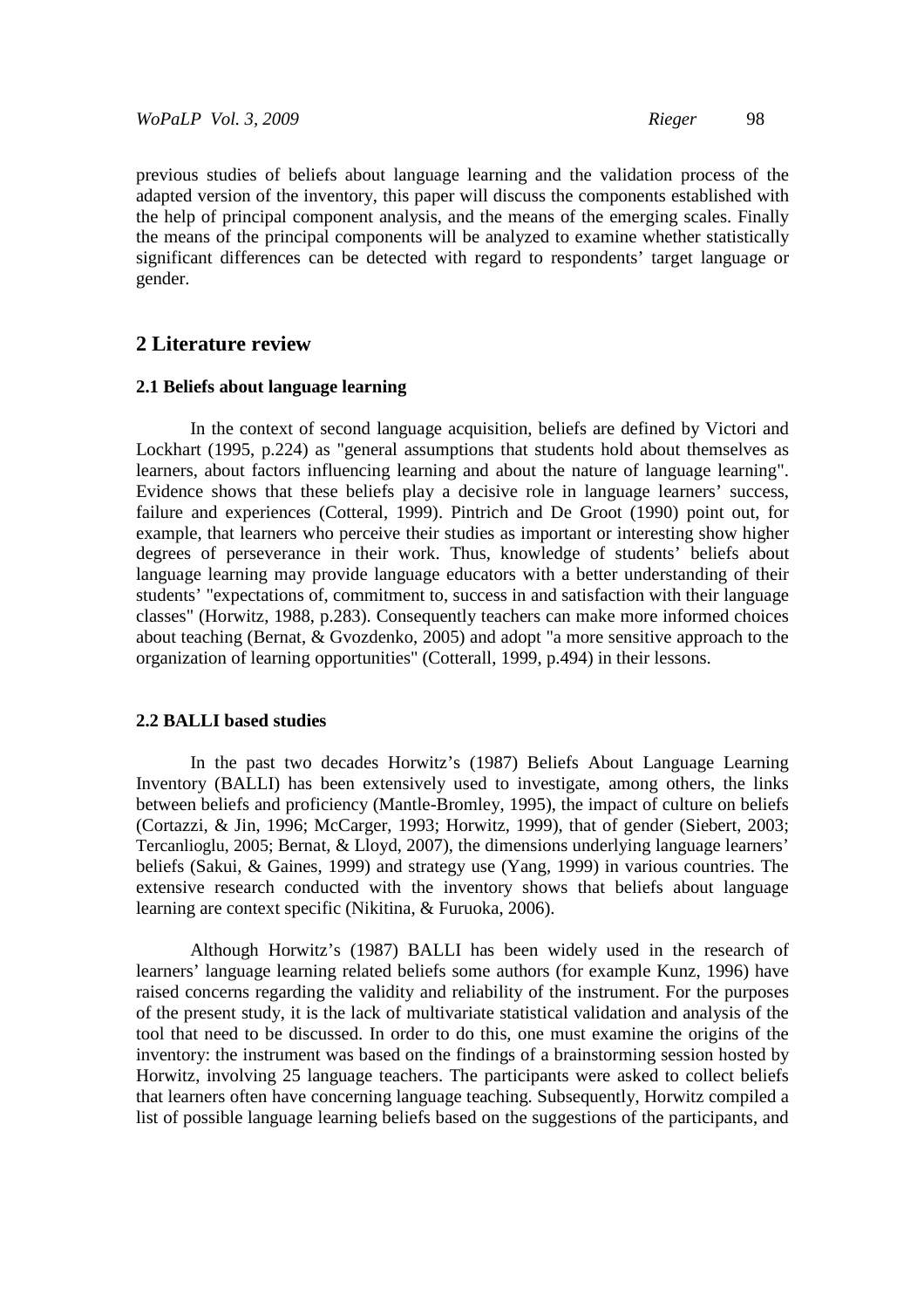grouped them under various themes. However, since Horwitz (Kuntz, 1996) only used descriptive statistics to examine the results of the inventory, the factors according to which she collected items were not generated statistically from the items, they cannot be called factors in a statistical sense, as they were not the actual results of factor analysis. Consequently, most subsequent studies using the inventory examine the results of the individual items. This practice does not correspond to the current standards of multivariate statistical analysis. As suggested for example by Dörnyei (2003), due to the fallibility of single items, multi-item scales should be used thereby maximizing "the stable component that the items share and reduc[ing] the extraneous influences unique to the individual items" (p.36). Taking this into consideration, the current study will not examine the individual items, but will analyze the data that was loaded onto scales as a result of the principal component analysis.

#### **2.3 Studies about the relationship between beliefs and gender**

Concerning gender, Bacon and Finnemann (1992) found that the women in their study were more motivated, more open to authentic input and had a more positive attitude to target language speakers (see also Dörnyei, & Csizér, 2005, for similar results in the Hungarian context). While Tercanlioglu (2005) found no statistically significant difference between male and female respondents in Turkey, Siebert's (2003) BALLIbased study, examining international university students in the United States, showed significant gender-related differences. The author found males rated their own fellow citizens' abilities more highly, and believed that a language could be learnt in a shorter time than women did. More male than female students also believed that the learning of grammar was the most important part of language learning, and that practising with audio-visual material was crucial. Bernat and Lloyd (2007) found that the sexes differed significantly in only two BALLI items, as women were more likely to perceive multilingualism as a feature of intelligence than men were, and also enjoyed talking to natives less than their male counterparts did. Since the role of gender is context specific and the results of previous studies yielded such a variety of different results, the effect of gender seems to be an area worth examining in the Hungarian context. Also, through using multiple-item scales, the results are less likely to be subject to extraneous influences.

#### **2.4 The changing role of German and English in Hungary**

 Following the end of compulsory Russian language learning in 1989, English and German became the most prominent foreign languages taught in Hungary (for details see Dörnyei, Csizér, & Németh, 2006). The rationale for looking at differences caused by the language learnt is that during the past several decades the English language has risen to the highest status (Csizér, & Dörnyei, 2005). As English became the global lingua franca (McKay, 2003), languages which had strong regional significance have lost a considerable amount of importance, such as German had with its proximity to Hungary. This is echoed in the number of secondary school pupils choosing English over German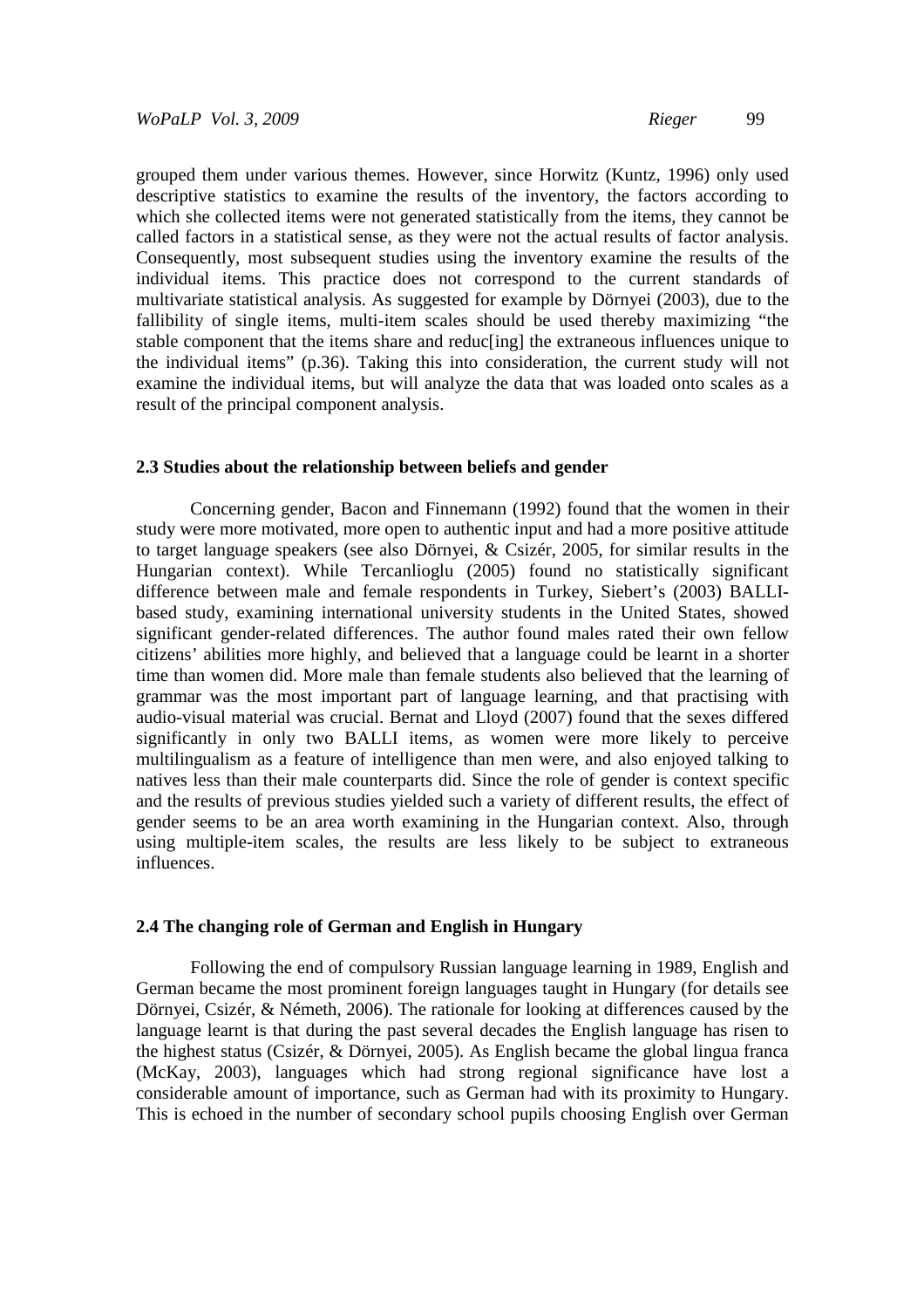(Csizér, in press).This is why it has become relevant to examine whether learners have global beliefs about language learning or if these beliefs are influenced by the language they are studying.

## **3 Methods**

The aim of this study was to investigate the following questions in the Hungarian university context.

- 1. Does gender affect learners' beliefs about language learning?
- 2. Does target language affect learners' beliefs about language learning?

As the researcher wanted to restrict variables as much as possible to gender and language learnt, she paid close attention to the choice of participants as well as to the adaptation of the original instrument to suit the Hungarian context. Furthermore, a careful design and validation process preceded the implementation of the instrument to ensure its appropriacy for Hungarian foreign language learners.

#### **3.1 Participants**

The participants in the study were 109 first-year BA language majors at a university in Budapest. The inventory was administered to 54 English majors and 55 German majors, all participating in various first-year academic writing skills courses at the university. All students had several years of experience learning the given language and had studied the language they were majoring in, English or German, for 9.8 years on average ( $N= 108$ ; std= 3.12). Apart from the language they were majoring in, respondents had experience learning other foreign languages: 96.36% (n=53) of German majors had studied English, 57.41% (n=31) of English majors had studied German, while several students reported to have experience learning French (n= 18; 10.1%), Spanish (n=14; 7.9%), Italian (N=10; 5.6%) or other foreign languages (n=25; 14%). The numbers also indicate that more students studied English than German, as close to all (98.2%, n=107) participants reported to have studied English at one point in their lives, while only 78.9%  $(n=86)$  claimed to have studied German. Altogether 61%  $(n=67)$  of the participants had taken part in extracurricular language lessons outside their school. Despite the fact that the university is situated in Budapest, only 34.3% (n=37) of the respondents attended secondary school in the capital, while 63% (n=68) came from secondary schools in the country and the remaining  $2.8\%$  (n=3) spent their secondary school years abroad. Both female (n=86) and male (n=23) students took part in the survey, and their average age was 19.3 (N=109; std=1.57).

A number of different learners' characteristics, such as age, language proficiency, cultural background, setting and instruction influence beliefs about language learning (Horwitz, 1999). In the present project, as it was administered at the university level, certain factors (such as cultural background or previous instruction) were impossible to control. However, the vast majority of respondents were close in age, as  $97.3\%$  (n=106) of all respondents were between 18 and 22, and had recently been admitted to the same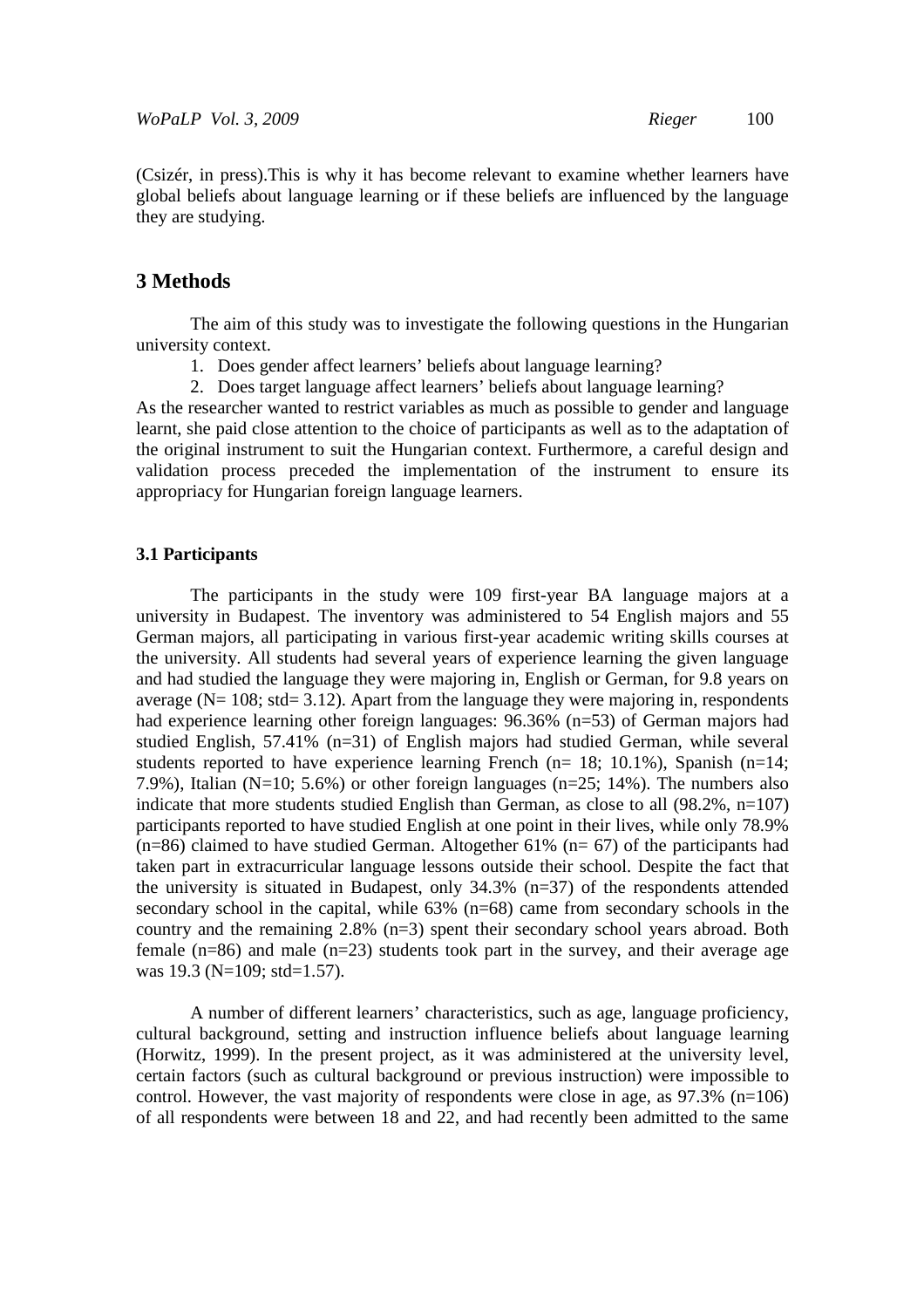university. Based on the information provided by the teachers of the respondents, the language proficiency of the respondents ranges from upper-intermediate to advanced.

#### **3.2 Instrument**

#### 3.2.1 Questionnaire

The instrument used as a research tool in the present study is a modified Hungarian version of Horwitz's (1987) inventory. The original BALLI consists of 34 items rated on a five-point Likert scale ranging from "strongly disagree" to "strongly agree", and was designed to assess language learners' opinions on a variety of issues connected to language learning. The instrument is not a test, thus it does not provide overall scores but measures participants' opinions and attitudes towards various second language learning beliefs. Horwitz (1987) defines five major areas dealt with by the inventory: foreign language aptitude; difficulty of language learning; the nature of language learning; and learning and communication strategies and motivation. Along these lines, the author of the present article added five new items to the inventory that related to culture, attitude to communicating with non-native speakers and learning through using authentic materials. These new items were intended to tap into information about issues that have become increasingly relevant at present: as English has become the language of international communication, communicating with non-native speakers of the language is just as likely as communication with native speakers (Items 22 and 39), this however also questions the importance or place of teaching culture as a part of language education (Item 38). Also, as a result of globalization and the spread of the Internet and multilingual DVDs, students today can access a wide variety of up-to-date authentic foreign language material very easily (Items 36 and 37) which they can engage with in or outside their classrooms.

#### 3.2.2 Procedures of validation

The original version of the BALLI has been extensively used over the past twenty years, thus gaining validity through repeated administration; however, since the instrument was supplemented and administered in Hungarian, the validity of the new instrument had to be ensured. This was done by comparing two Hungarian translations and using the think-aloud protocol with two Hungarian language learners and by the checking of the adapted instrument by a first-year language major at the university.

The BALLI was translated into Hungarian by Albert (2004) and Piniel (unpublished). Drawing on the two Hungarian versions of the instrument, and with the help of a Hungarian and English language teacher, the more suitable translation of each item was chosen. Although backward translation is the most common way of ensuring reliability in such cases, the researcher felt that context sensitivity and appropriacy were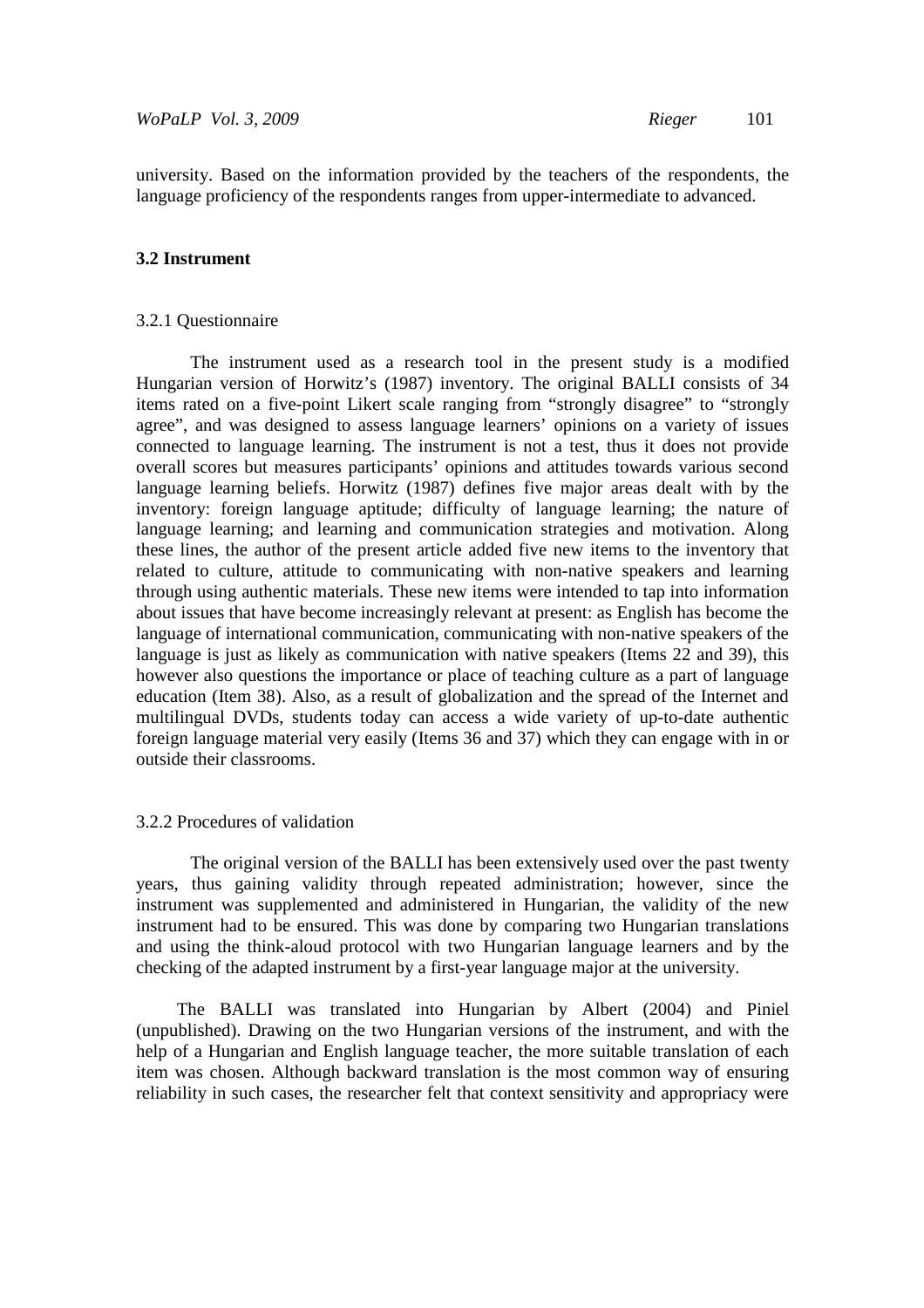greater issues. It seemed more important that items be meaningful to members of the target population rather than being exact translations of the original items.

The chosen items were further tested for reliability using the think-aloud method with a Hungarian learner of English and German respectively. The two think-aloud sessions were followed by short follow-up interviews as suggested by Elekes (2002) to enhance the reliability of the results. The informants gave advice on wording and made comments concerning several of the items. Interestingly, the same questions caused confusion or triggered strong responses from both informants. As a result of the thinkaloud sessions a number of changes were made and new items were added: an additional question (Item 38, see Appendix A) was written to probe low culture or everyday culture as both students interpreted the original culture question (Item 8, see Appendix A) to be about the classic literature of the target cultures. Both informants claimed that they felt less anxiety when speaking in the target language with non-native than with native speakers, consequently the original item "I feel shy when I speak in English/German" was substituted by two separate questions about communication with native and nonnative speakers and separate items about wanting to have native and non-native speaker friends. Questions about the perceived importance of practising with authentic materials were added, as they seemed relevant based on the literature (Bacon, & Finnemann, 1992), and seemed to complement the theme of learning and communication strategies well. The adapted questionnaire was also checked by a member of the target population of this study.

#### 3.2.3 Administration of the instrument

Data was collected from participants in autumn 2008, during their first semester as language majors in one of the two departments. The questionnaire was administered by the researcher at the beginning of the regularly scheduled Academic Skills seminars. Before the inventory was passed out, the researcher guaranteed the anonymity of the participants and provided a brief overview of the nature and aim of the study.

#### **3.3 Methods of data analysis**

Data gathered during the study was analyzed with the help of the Statistical Package for Social Sciences (SPSS version 13.0). As the first step, principal component analysis was employed to confirm the existence of the themes identified by Horwitz (1987). Principle component analysis is a statistical procedure whereby a set of variables are transformed into a smaller number of variables. The new variables, called principle components, account for as much of the variability in the information as possible (Székelyi, & Barna, 2002). Once these principal components were established, scales were set up and mean averages were calculated. In order to find out if there were any statistically significant differences in the responses to the questionnaire items that could be linked to the gender or to the target language of participants, the researcher analyzed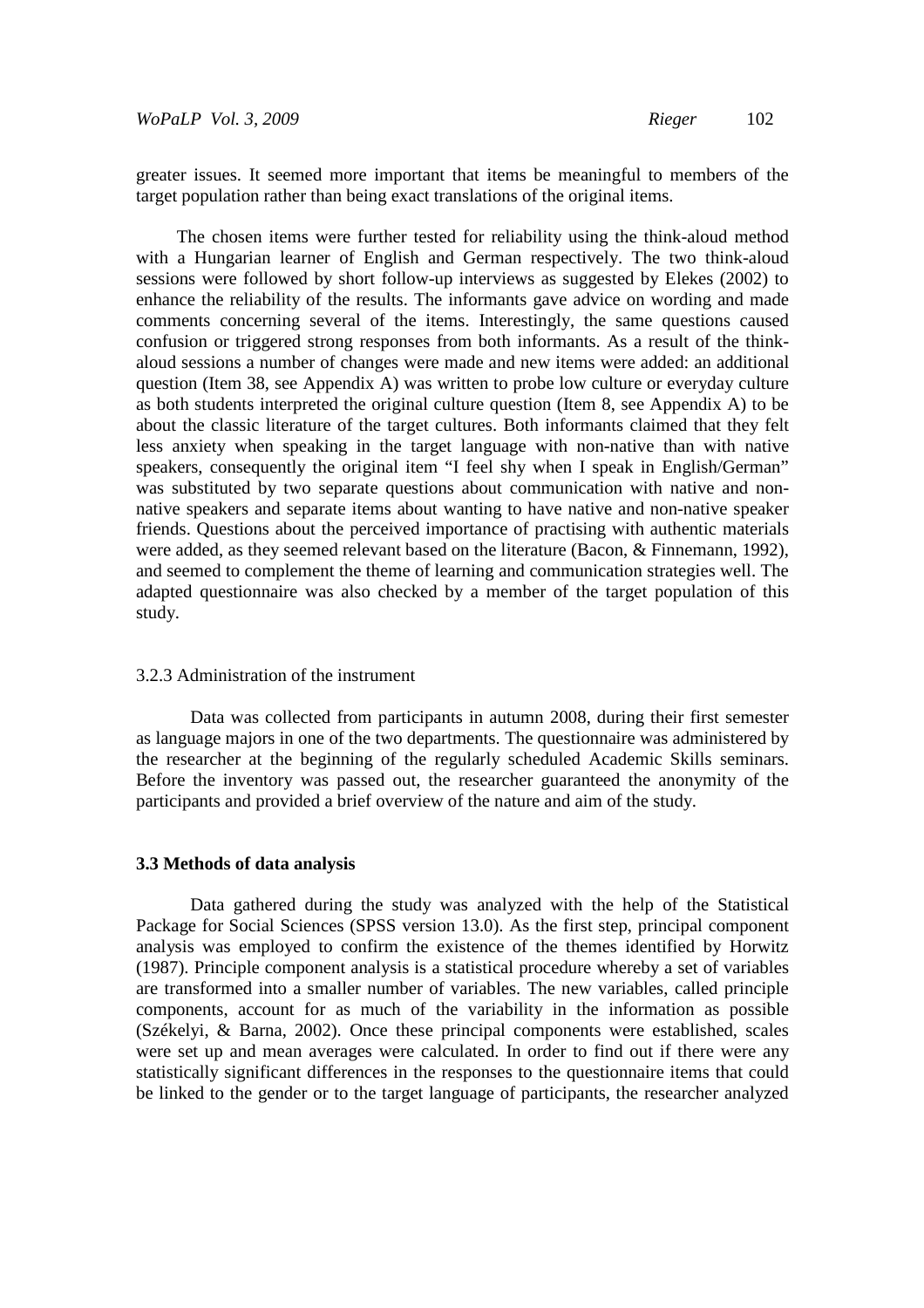the data using independent sample t-tests. Frequencies and descriptive statistics were used to analyze biographical data.

## **4 Results and Discussion**

#### **4.1 Defining latent dimensions**

In order to reduce the number of variables to be analyzed and thereby enhance the reliability of the results, the researcher carried out a principal component analysis of the data. During the process of applying this mathematical procedure, several items had to be discarded. Table 1 summarizes the results of the principal component analysis of the data gathered in this study as well as Horwitz's (1987) separation of items under her five themes. The results will be discussed under Horwitz's (1987) themes below.

| Horwitz       | Language      | Difficulty   | Nature of     | Learning and  | Motivation     |
|---------------|---------------|--------------|---------------|---------------|----------------|
| (1987)        | Aptitude      |              | Language      | Communication |                |
|               |               |              | Learning      | strategies    |                |
|               |               |              |               |               |                |
|               | 1261011       | 3 4 15 26 35 | 8 12 17 24 28 | 7913141821    | 20 25 30 32 33 |
|               | 16 19 31 34 5 |              | 29            | 23 27         |                |
| <b>Rieger</b> | Component 1   | Component 2  | Component 3   | Component 4   | Component 5    |
| (2009)        |               |              |               |               |                |
|               | 1 6 3 1 3 4   | 4 3 5        | 12 17 24 29   | 27 36 37      | 25 30 33 39    |

Table 1. Summary of principal component analysis results in the light of Horwitz's (1988) themes

NB: Numbers indicate the statements in the researcher's own version of the instrument. The numbers in bold refer to items designed by the researcher

#### 4.1.1 Foreign language aptitude

According to Horwitz's (1987) grouping of inventory items, ten separate variables were linked to the theme of foreign language aptitude. However, through principal component analysis, only four items loaded onto this component. These items dealt with children learning languages with greater ease than adults (Item 1), Hungarians are good at learning languages (Item 6), individuals' speaking more than one language as a sign of intelligence (Item 31) and the notion that anyone can learn a foreign language. Altogether 6 variables (Items 2; 5; 10; 11; 16; 19) were eliminated from the original pool of items probing beliefs related to foreign language aptitude. These items stated that certain individuals have more aptitude than others in general (Item 2), based on their mathematical proficiency (Item 11) and on their gender (Item 19) respectively. Other items questioned whether the participants felt they themselves possessed language aptitude (Item 16) or believed that they would be able to speak a given language well (Item 5). All in all, this component deals with the perceived existence of language proficiency and the belief that while learning a language is not impossible for anyone, the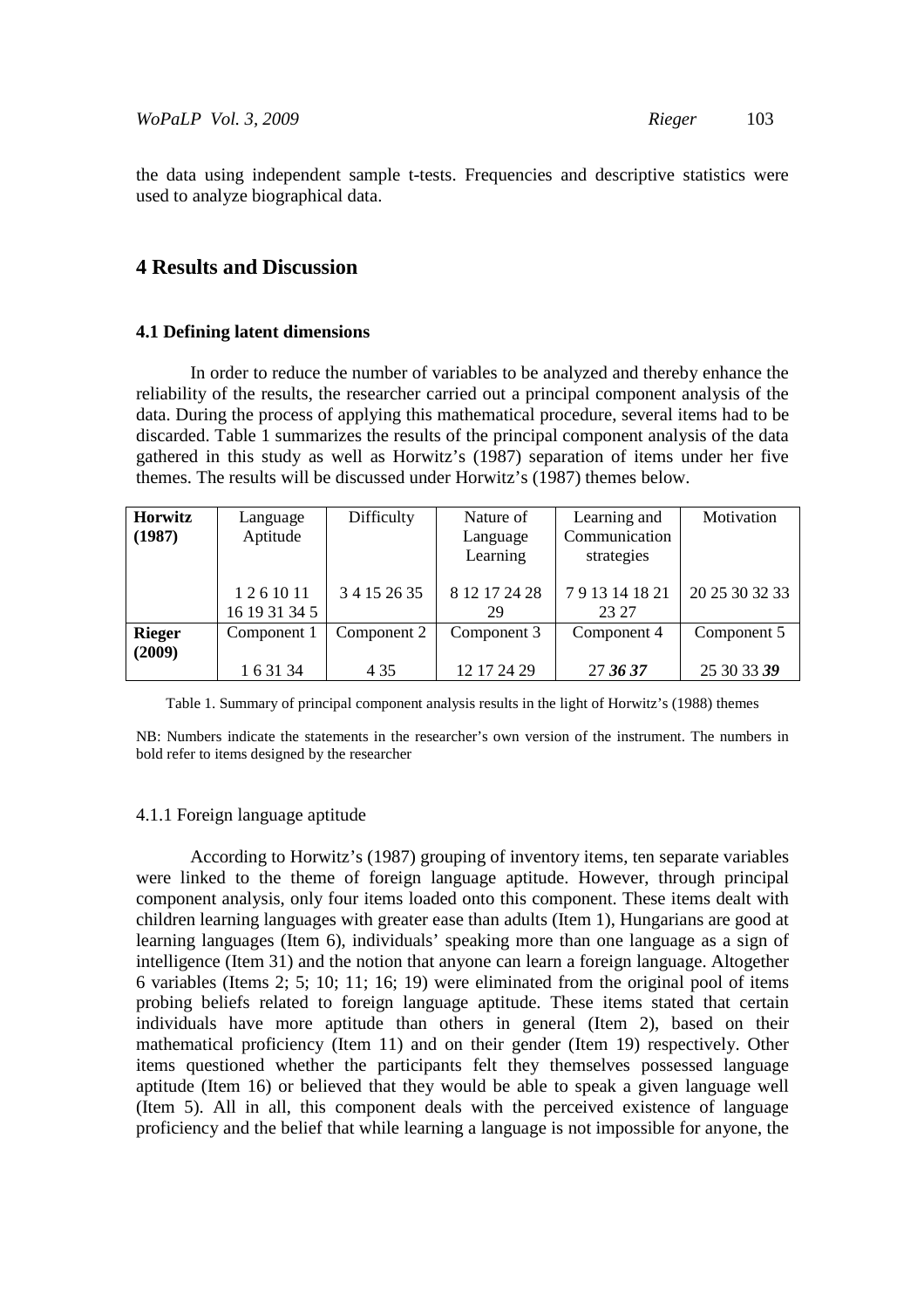ability to master more than one foreign language indicates intelligence. It could be argued that the items that loaded onto the first principle component were more general in their inquiry than the ones that did not.

#### 4.1.2 Difficulty of language learning

Originally six items (Items 3; 4; 15; 26; 35) were listed under the theme of difficulty of language learning; however, four of the original variables did not load onto the second component established through principal component analysis. The two items that did load onto the component asked respondents about the difficulty of the given foreign language they were studying (Item 4) and stated that reading and writing in the given language is easier than speaking and listening (Item 35). Items stating that some languages are easier to learn than others (Item 3), speaking is easier than understanding (Item 26) and others inquiring into the amount of time respondents thought it takes to learn a language well (Item 15) had to be omitted from the component. The reason that the principal component analysis yielded such poor results was probably due to the fact that the items Horwitz (1987) listed under the theme of difficulty, rather than being variations on the same idea, ask respondents to report their beliefs about various separate issues.

#### 4.1.3 Nature of language learning

The third component that could be established after statistical analysis is a collection of variables initially listed under the theme of nature of language learning. Four items loaded onto the third component, namely, English/German can best be learnt in an English/German speaking country (Item 12), the most important part of language learning is learning the vocabulary (Item 17), learning the grammar (Item 24) and learning how to translate from one's mother tongue into the target language (Item 29). Compared to the results of the principal component analysis in the other dimensions, the loading of the third component seems to be the most successful as only two of Horwitz's (1987) original items had to be discarded: "foreign language learning is different from other school subjects" (Item 28) and it is "important to know about target culture to learn a language" (Item 8). The former of the two items may not have loaded onto the component due to the fact that participants are no longer in secondary school and might not have found the question relevant. The latter item exemplifies a different (cultural) approach to the nature of language learning than any of the other items, which may be the cause of its omission. However, if one examines the variables of component 3 more closely, one can see that the results of this component carry little useful information to language educators. Since most of the loaded items state a different *aspect* of language learning to be the "most important", all that can be derived is that language learners have some conceptions about how to approach language learning. This is not the kind of information that language teachers can make use of when planning their lessons, which was one of the aims of the inventory.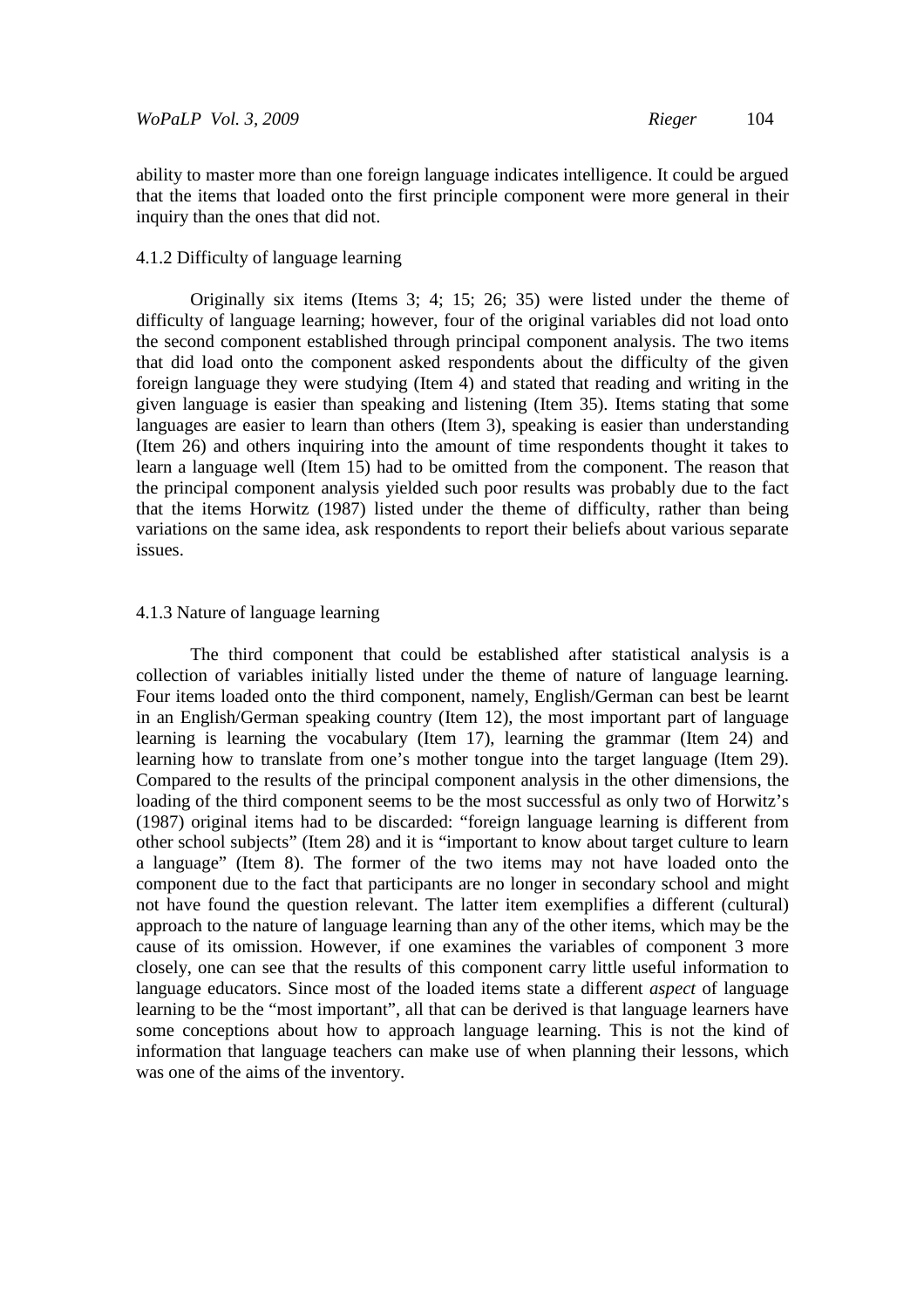#### 4.1.4 Learning and communication strategies

Horwitz's (1987) learning and communication strategies theme consisted of eight items. These variables were complemented by three items designed by the researcher, enquiring into shyness experienced when talking to non-native speakers of the target language (Item 22) and the importance of using authentic audiovisual (Item 36) and authentic written material (Item 37) when learning a foreign language. The results of the principal component analysis showed that only one of the original items (Item 27) dealing with the perceived importance of practising with audio material loaded onto component 4, while two of the new items (36 and 37) were included in this component by the statistical procedures. Altogether nine variables had to be discarded, these probed the perceived importance of correct pronunciation (Item 7), practice (Item 13), not speaking until one can express oneself correctly (Item 9), finding encounters with native speakers pleasurable (Item 13), shyness experienced when talking with native (Item 21) or nonnative speakers (Item 27) of a given language. Two further items inquired into respondents' sensitivity towards making mistakes (Items 14 and 23). The reason why only three of the eleven items collected under strategies by Horwitz loaded onto a component is that these items do not make enquiries relating to the same issues. In fact, there are three separate issues that are touched upon: importance of practising with authentic materials, sensitivity to imperfect language use and contact with native speakers, but since not enough items deal with each issue, only one topic, namely, the importance of practising with authentic materials, could be established as a component.

#### 4.1.5 Motivation and expectations

The five original items in the theme of motivation and expectations were supplemented by an item inquiring about respondents' hopes of making friends with nonnative English or German speakers. This item, along with three of the original items, loaded onto the fifth component. The motivation component consisted of the items dealing with both integrative and instrumental motivation (Dörnyei, 1990; Kormos, & Csizér, 2008). These items touched upon respondents' wishes to make native (Item 33) and non-native speaker friends (Item 39), to learn the language in order to get to know members of the target culture better (Item 25) and a statement that learning the target language would enhance their chances in the job market (Item 30). Items 20 ("People in Hungary think learning English/German is important") and 35 ("I want to learn to speak English/German well.") had to be discarded as they did not load onto the motivation component 5. Item 20 is more general than the other items relating to motivation, while the Item 35 may be seen as irrelevant to respondents as, having been accepted to language programmes at the university, they may already see themselves as successful learners of the given target languages. Nevertheless, even with the loss of these two items, a higher percentage of the original items loaded onto the motivational component than most of the other components.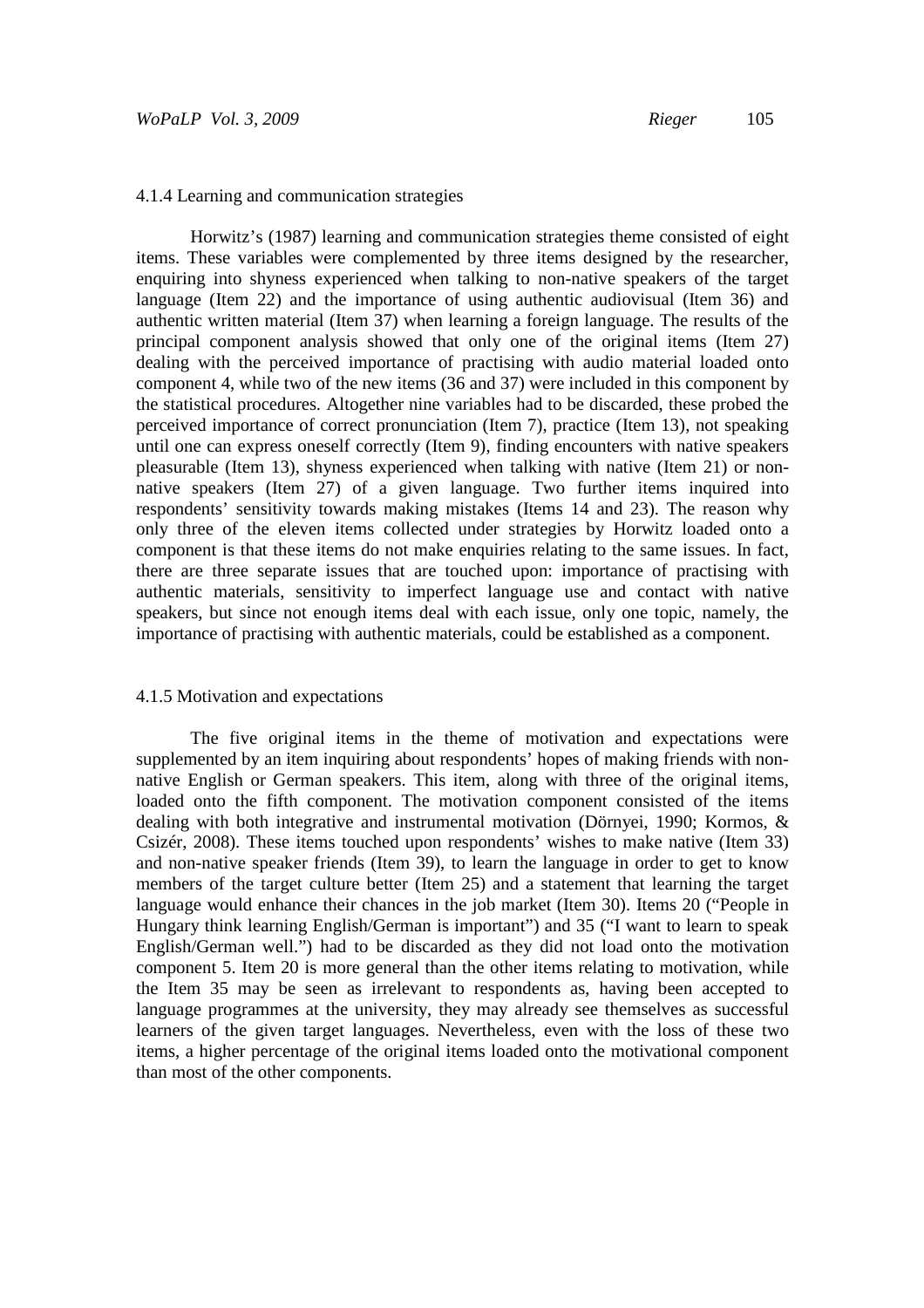#### **4.2 Comparison of the scales**

With the help of the principal component analysis, five scales were established, each corresponding to one of Horwitz's (1988) themes. In this section, the means of these five scales will be discussed. Table 2 provides a summary of the results.

| <b>Components</b>                        | <b>Items</b>   | Mean<br>Average | <b>Standard</b><br><b>Deviation</b> |
|------------------------------------------|----------------|-----------------|-------------------------------------|
| 4. Importance of practice with authentic | 27:36:37       | 4.12            | 0.51                                |
| materials                                |                |                 |                                     |
| 5. Motivation                            | 25; 30; 33; 39 | 3.79            | 0.59                                |
| 3. Approaches                            | 12; 17; 24; 29 | 3.34            | 0.54                                |
| 1. Language aptitude                     | 1; 6; 31; 34   | 3.33            | 0.52                                |
| 2. Difficulty                            | 4:35           | 3.04            | 0.74                                |

| Table 2. The means of the established components |  |  |
|--------------------------------------------------|--|--|
|--------------------------------------------------|--|--|

According to the statistical analysis, Component 4 received the highest mean average, 4.12,  $(N=109, \text{ st.d.} = 0.51)$  among the components. This indicates that the respondents believed that practising the target language through engagement with materials (audio, visual or written) including authentic materials is a very important part of language teaching. Furthermore, this reflects the fact that in foreign language learning contexts, the role of authentic materials is viewed as a crucial aspect of successful language learning (Lee, 1995; Mishan, 2004). Participants also reported high degrees of motivation, as Component 5 had the second-highest mean. The mean average of this scale was  $3.79$  (N=109, st.d. = 59), indicating that on the whole respondents felt motivated. This is not entirely surprising, given the fact that all participants were language majors (see similar results in Kormos, Csizér, Menyhárt, & Török, 2008).

With regard to Components 1 and 3, both the averages and the standard deviation of these scales were very close. The mean average of Component 3 was 3.34 (N=109, st.d.=0.52) which implies that respondents lean towards believing that there are certain approaches, such as focus on learning vocabulary or grammar, that make language learning successful. The results for Component 1 ( $m=3.33$ , N=109, st.d.=0.54) suggest that respondents are more likely to acknowledge the existence of language aptitude and agree that while everyone is capable of learning a foreign language, the ability to speak at least two foreign languages indicates intelligence.

The second component deals with the perceived difficulty of language learning and the relative difficulty of mastering reading and writing skills over speaking and listening skills in a foreign language. As the average for this component was  $3.04$  (N= 109, st.d.=0.74), it suggests that the population of respondents as a whole feels that their target language is of medium difficulty, and does not perceive a difference between the difficulty of various language skills. However, this finding will be re-examined in the next section.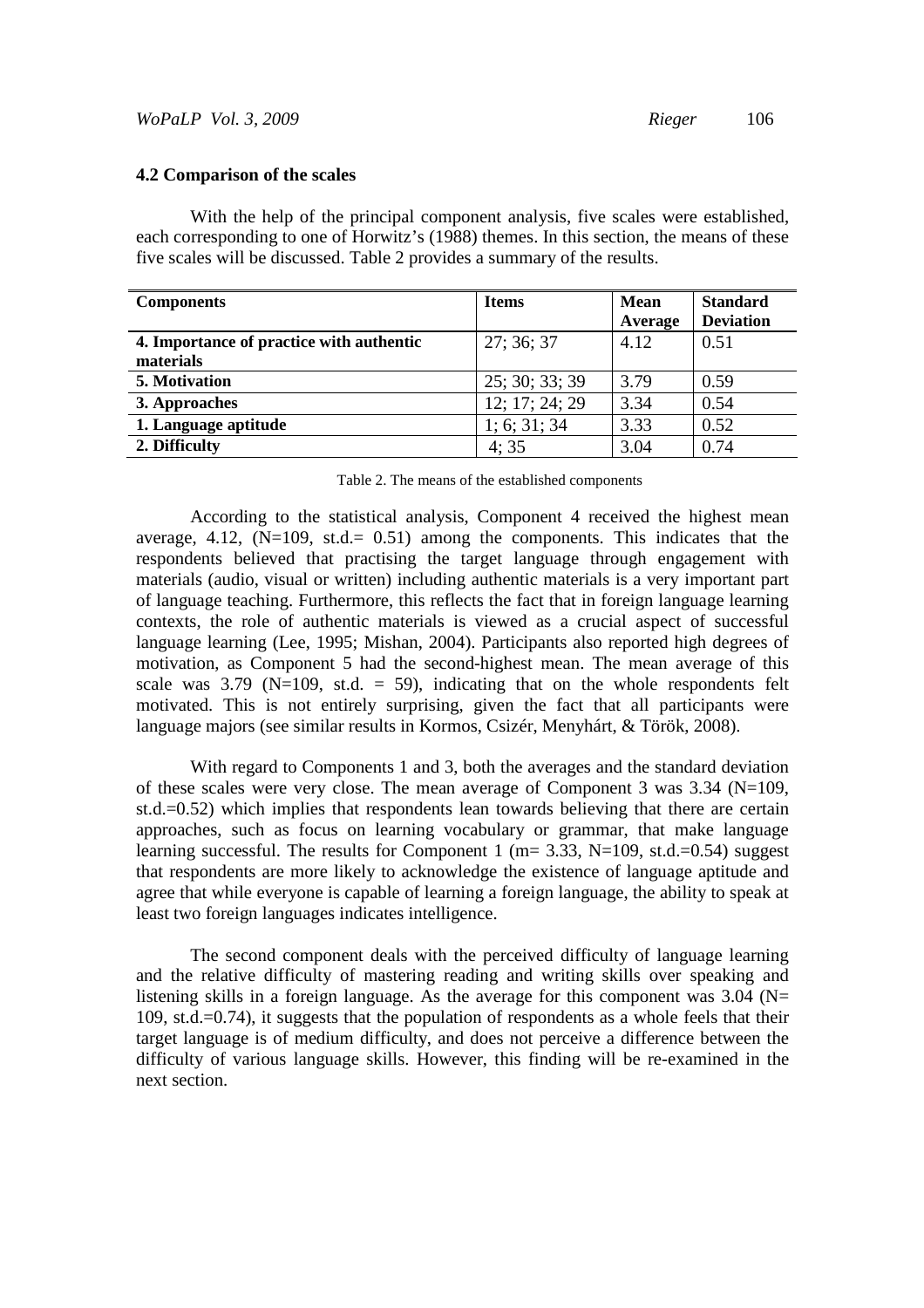### **4.3 Language and gender-related differences**

The data was analyzed with the help of independent sample t-tests to explore if the gender of the respondents or their target language affected their responses. The results of the t-tests indicate the existence of both gender and target language effect on a number of components, as these differences have proved to be statistically significant.

#### 4.3.1 Target language effect

Based on the foreign language that the respondents were studying, statistically significant (ρ<0.05) differences emerged in relation to two components (See Table 3 for summary).

| <b>Component</b>                | Groups         | <b>Mean</b> | <b>Standard</b><br><b>Deviation</b> |
|---------------------------------|----------------|-------------|-------------------------------------|
| <b>Difficulty (Component 2)</b> | English majors | 2.77        | 0.66                                |
|                                 | German majors  | 3.31        | 0.71                                |
| <b>Approaches (Component 3)</b> | English majors | 3.12        | 0.52                                |
|                                 | German majors  | 3.57        | 0.47                                |

Table 3. Differences caused by target language effect

In terms of Difficulty (Component 2), German majors were more likely (n=55, m=3.31, st.d.= 0.71) to view their target language and verbal communication skills as difficult than English majors ( $n=54$ ,  $m=2.77$ , st.d.=0.66). These results correspond to the findings of the researcher's earlier study (Rieger, unpublished) among German and English learners in a Hungarian secondary school where the results were tested with another statistical procedure, the Wilcoxon-Mann-Whitney test. This test also found statically significant differences between the results of German and English learners with regard to perceived difficulty of target language and the relative ease of reading and writing over speaking and listening. This strong difference between how learners of German and English perceive the difficulty of the two languages in general and in terms of given skills (reading, writing, speaking and listening) may lie in the language teaching approaches practiced by the teachers of the two languages (Nikolov, & Józsa, 2006). The popularity of the communicative language teaching approach among English teachers, which is echoed in most EFL course books, stresses the importance of speaking and listening and learning through communicating, this provides the learners of English as a foreign language with more opportunities to practice speaking and listening than perhaps learners of German would have.

The results of the t-test of Approaches (Component 3) showed that learners of German ( $n=55$ ,  $m=3.57$ , st.d.=0.47) were more inclined to agree that certain approaches to language learning were useful, such as learning the words, the grammar and how to translate, than learners of English were  $(n=54, m=3.12, st.d.=0.52)$ . In the context of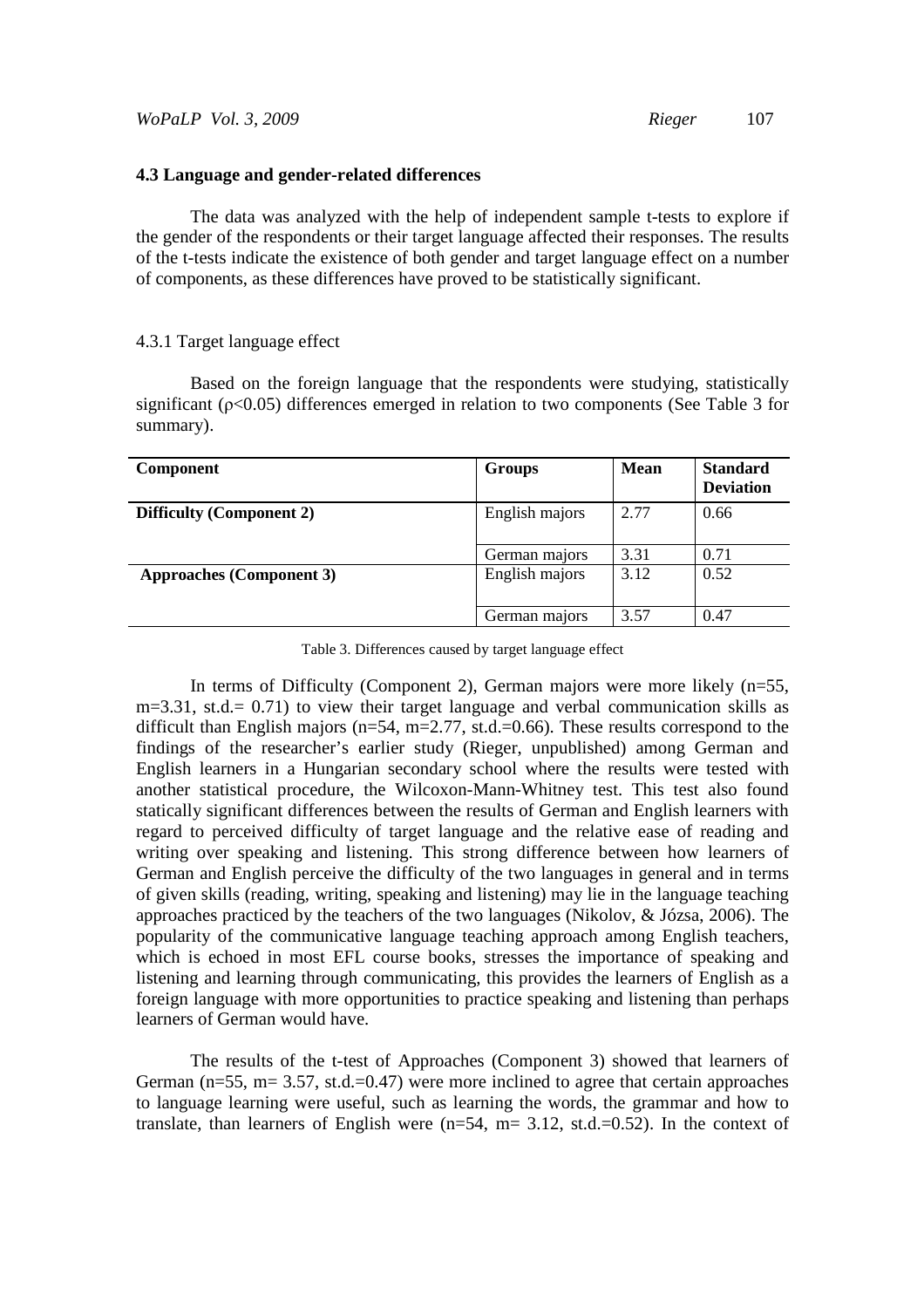English and German language learners, these beliefs may also suggest a more traditional attitude to language education than the communicative approach of learning by doing. However, it is important to note that this component also included an item which stated that one could learn a language best in the target country. This statement implies that one can best learn through communication with members of the target culture. It may be suggested that this seeming discrepancy might be due to the fact that English has become the global lingua franca, and thus learners of English have ample opportunity to practice the language whenever they leave Hungary, while this is more or less restricted to German-speaking countries in the case of German.

#### 4.3.2 Gender effect

 The independent samples t-test indicated only one statistically significant difference ( $p<0.05$ ) that could be linked to gender, which was in relation to Component 3. According to the results, the mean of female respondents  $(n=83, m=3.41, st.d.=0.52)$  was significantly higher than that of male respondents  $(n=23, m=3.09, st.d.=0.56)$ . Thus, female participants were more likely than their male peers to agree that certain approaches were important in language teaching (see Table 4 for summary).

| Component                       | Group  | <b>Mean</b><br>Average | <b>Stanard</b><br><b>Deviation</b> |
|---------------------------------|--------|------------------------|------------------------------------|
| <b>Approaches (Component 3)</b> | Female | 3.41                   | 0.52                               |
|                                 | Male   | 3.09                   | 0.56                               |

| Table 4. Differences related to gender effect |  |  |
|-----------------------------------------------|--|--|
|-----------------------------------------------|--|--|

 The results of the current research project do not correspond with the findings of earlier studies about the relationship between beliefs and gender. Contrary to the reports of Bacon and Finnemann (1992), no statistically significant differences were measured on this population in terms of motivation (Motivation, Component 5) or attitude to practising with authentic materials (Importance of practising with authentic materials, Component 1). Nor were the responses of male and female participants significantly different regarding their beliefs about language aptitude (Bernat, & Lloyd, 2007). This may be because gender roles are strongly influenced by culture and contexts as well as the relatively small number of male respondents in the current sample or the questionable reliability of analyzing single items.

## **5 Conclusion and limitations**

The present study aimed to examine whether or not gender and target language play a role in forming the beliefs Hungarian university students majoring in English and German have about language learning. Analysis of the five established principal components (Language aptitude, Difficulty, Approaches, Importance of practising with authentic materials and Motivation) shows that there are significant differences that can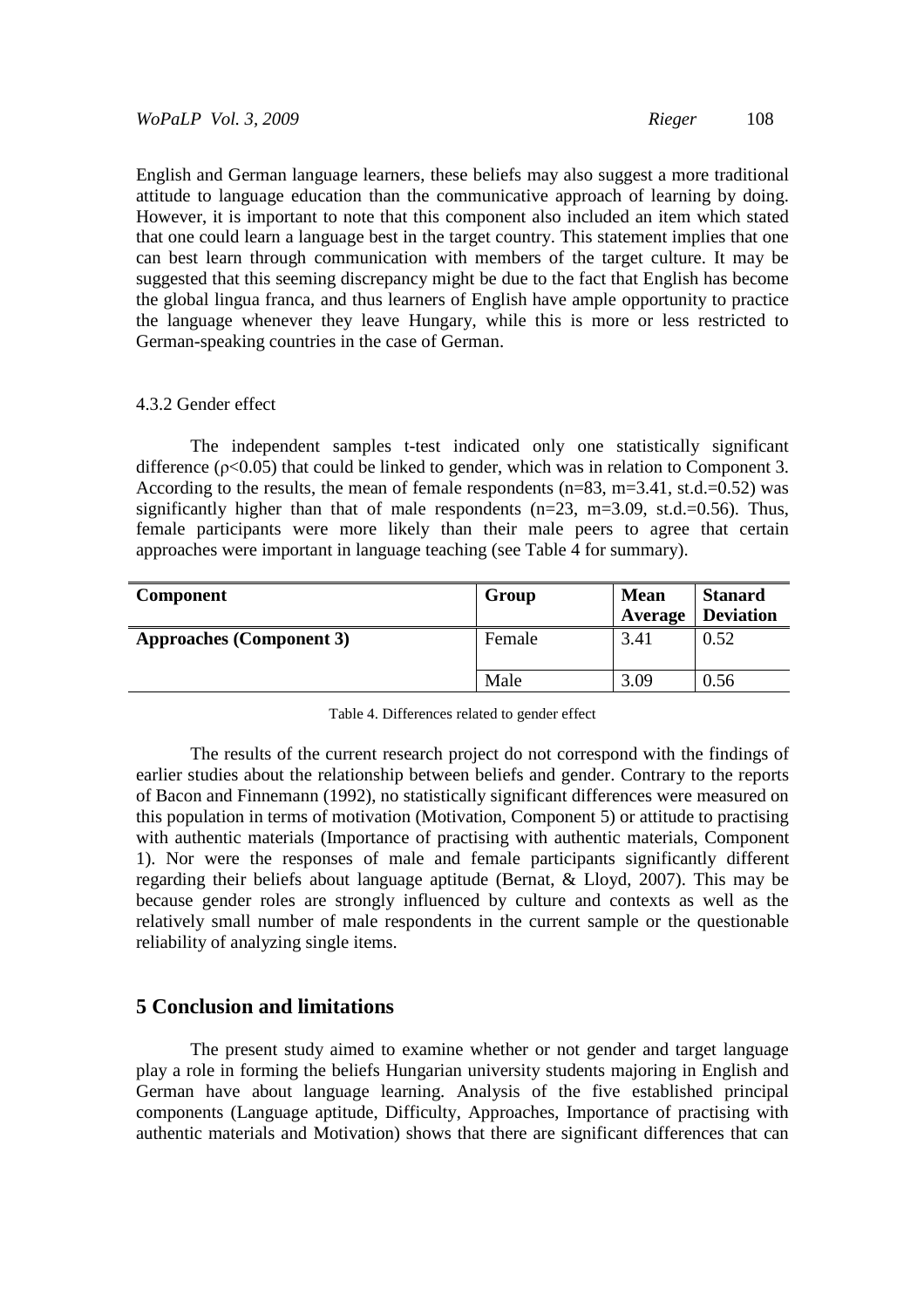*WoPaLP Vol. 3, 2009 Rieger* 109

be linked to gender and the language studied by participants. Target language seems to affect how learners perceive the difficulty of the foreign language they are studying and the importance they attach to some approaches towards language learning. With regard to gender, statistically significant differences also arose in relation to the perceived importance of some language learning approaches or techniques.

The sample size of this study  $(N=109)$  is quite small which entails that more research into this topic needs to be conducted with a larger sample of Hungarian university students, non-language majors and, since beliefs may be influenced by age, other age groups. Also, as suggested above, the inventory has to be re-examined and revised in order for it to become a more reliable instrument. Although principal component analysis did establish five separate scales or components, the number of items that loaded onto any of the components was low: out of the 34 items of the original BALLI inventory (Horwitz, 1987), only 13 could be included in the present study.

*Proofread for the use of English by: Mark Bradley Loftus, Department of English Applied Linguistics, School of English and American Studies, Eötvös Loránd University, Budapest*

### **References:**

- Albert, Á. (2004). Az örök próbálkozó esete. In E. Kontra, & J. Kormos (Eds.), *A nyelvtanuló: sikerek, módszerek, stratégiák*. [The Language Learner: Successes, methods, strategies] (pp.49-63). Budapest: OKKER.
- Bacon, S. M., & Finnemann, M. D. (1992). Sex differences in self-reported beliefs about foreign language learning and authentic oral and written input. *Language Learning, 42*(4), 471–495.
- Bernat, E., & Gvozdenko, M. (2005). Beliefs about language learning: Current knowledge, pedagogical implications and new research directions. *TESLJ-EJ, 9*(1). Retrieved on December 5, 2007, from http://tesl-ej.org/ej33/a1.html
- Bernat, E., & Lloyd, M. (2007). Exploring the gender effect on EFL learners' beliefs about language learning. *Australian Journal of Educational and Developmental Psychology, 7*, 79-91.
- Cortazzi, M., & Jin, L. (1996). Cultures of learning: Language classrooms in China. In H.Coleman (Ed.), *Society and the classroom* (pp.169-206). Cambridge: Cambridge University Press.
- Cotterall, S. (1999). Key variables in language learning: What do learners believe about them? *System, 27*, 493-513.
- Csizér, K. (in press). An overview of L2 motivation research in Hungary. In M. Pawlak, (Ed.), *Individual differences in language learning*. Kalisz, Poland: Adam Mickiewicz University.
- Csizér, K., & Dörnyei, Z. (2005). Language learners' motivational profiles and their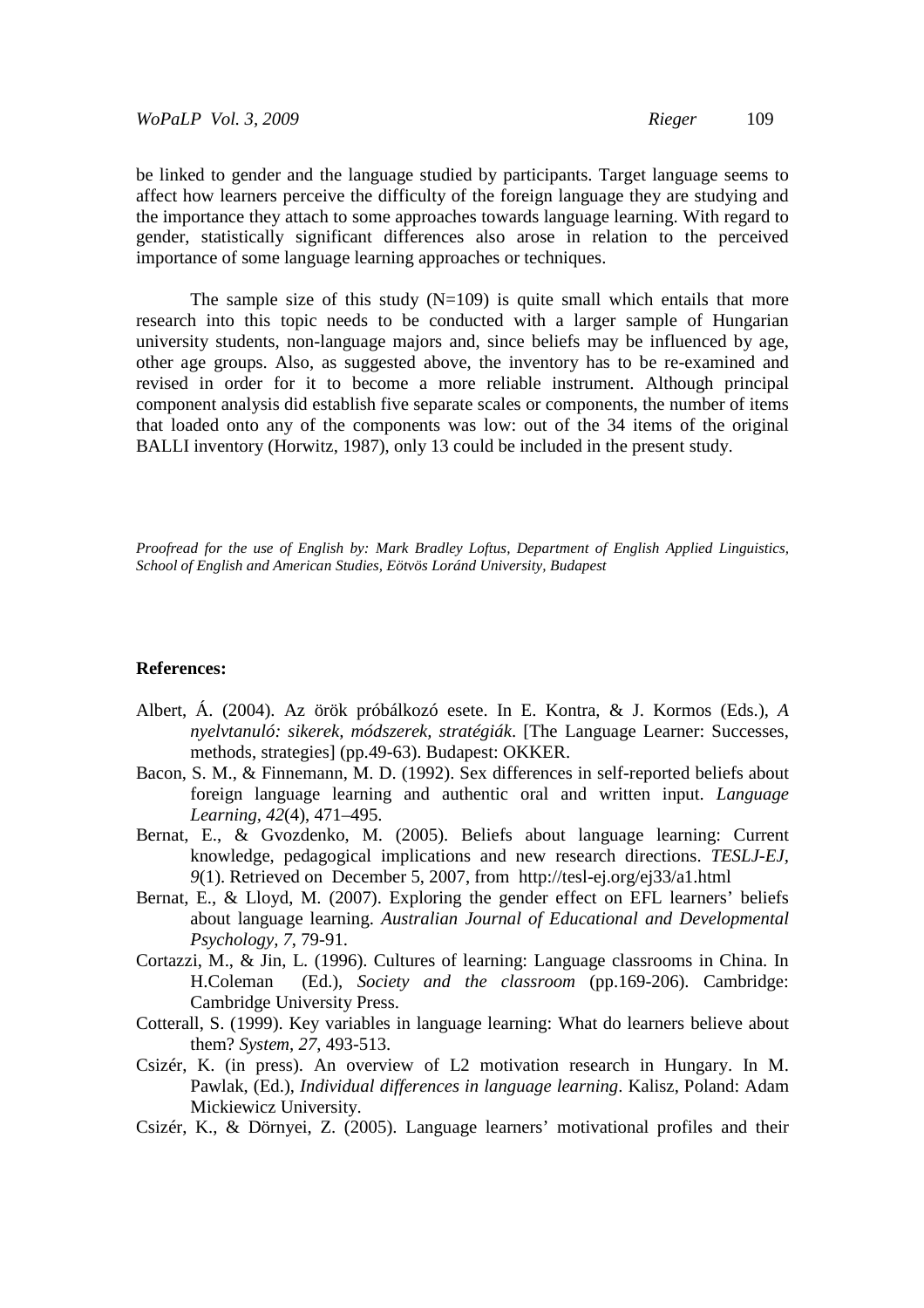motivated learning behaviour. *Language Learning, 55*(4)*,* 623-669.

- Dörnyei, Z. (1990). Conceptualizing motivation in foreign language learning. *Language Learning, 40*(1), 45-75.
- Dörnyei, Z. (2003). *Questionnaires in Second Language Research: Construction, Administration and Processing*. Mahaw, NJ: Erlbaum.
- Dörnyei, Z., & Csizér, K. (2005). The effects of intercultural contact and tourism on English as a foreign language: attitudes, selves and motivated learning behaviour. *Language Learning, 58*(2)*,* 327-355*.*
- Dörnyei, Z., Csizér, K., & Németh, N. (2006). *Motivational dynamics, language attitudes and language globalisation: A Hungarian perspective*. Clevedon, UK: Multilingual Matters.
- Elekes Katalin. (2002). "Please, keep talking!": The think aloud method in second language reading research. *Novelty, 7*(3), 4-14.
- Horwitz, E.K. (1987). Surveying student beliefs about language learning. In A.Wenden, & J. Rubin (Eds.), *Learner strategies in language learning*. Englewood Cliffs, NJ: Prentice-Hall. (pp.119-129).
- Horwitz, E.K. (1988). The beliefs about language learning of beginning university foreign language students. *The Modern Language Journal, 72*(3), 283-294.
- Horwitz, E.K. (1999). Cultural and situational influences on foreign language learners' beliefs about language learning: A review of BALLI studies. *System, 27*, 557-576.
- Kormos, J., & Csizér, K. (2008). Age-related differences in the motivation of learning language attitudes and language learning motivation. *Journal of Language and Social Psychology, 24,* 1-31.
- Kormos, J., Csizér, K., Menyhárt, A., & Török, D. (2008). "Great expectations": The motivational profile of Hungarian English majors. *Arts & Humanities in Higher Education, 7*(1), 63-80.
- Kuntz, P.S. (1996). *Beliefs about language learning: The Horwitz model*. (ERIC Document Reproduction Service, No. ED397649).
- Lee, W. (1995). Authenticity revisited: Text authenticity and learner authenticity. *ELT Journal, 49*(4), 323-328.
- Mantle-Bromley, C. (1995). Positive attitudes and realistic beliefs: Links to proficiency. *The Modern Language Journal, 79*(3), 372-386.
- McCarger, D.F. (1993). Teacher and student role expectations: Cross cultural differences and implications. *The Modern Language Journal, 77*(2), 192-207.
- McKay, S.L. (2003). Towards an appropriate EIL pedagogy: Reexamining common ELT assumptions. *International Journal of Applied Linguistics, 13*(1), 1-22.
- Mishan, F. (2004). Authenticating corpora in language learning: A problem and its resolution. *ELT Journal, 58*(3), 219-227.
- Mori, Y. (1999). Epistemological beliefs and language learning beliefs: What language learners believe about their learning? *Language Learning*, *49*(3), 377- 415.
- Nikitina, L. & Furuoka, F. (2006). Re-examining Horwitz's beliefs about language learning inventory (BALLI) in the Malaysian Context. *Electronic Journal of Foreign Language Teaching, 3*(2)*,* 209-219.
- Nikolov, M., & Józsa, K. (2006). Relationships between language achievements in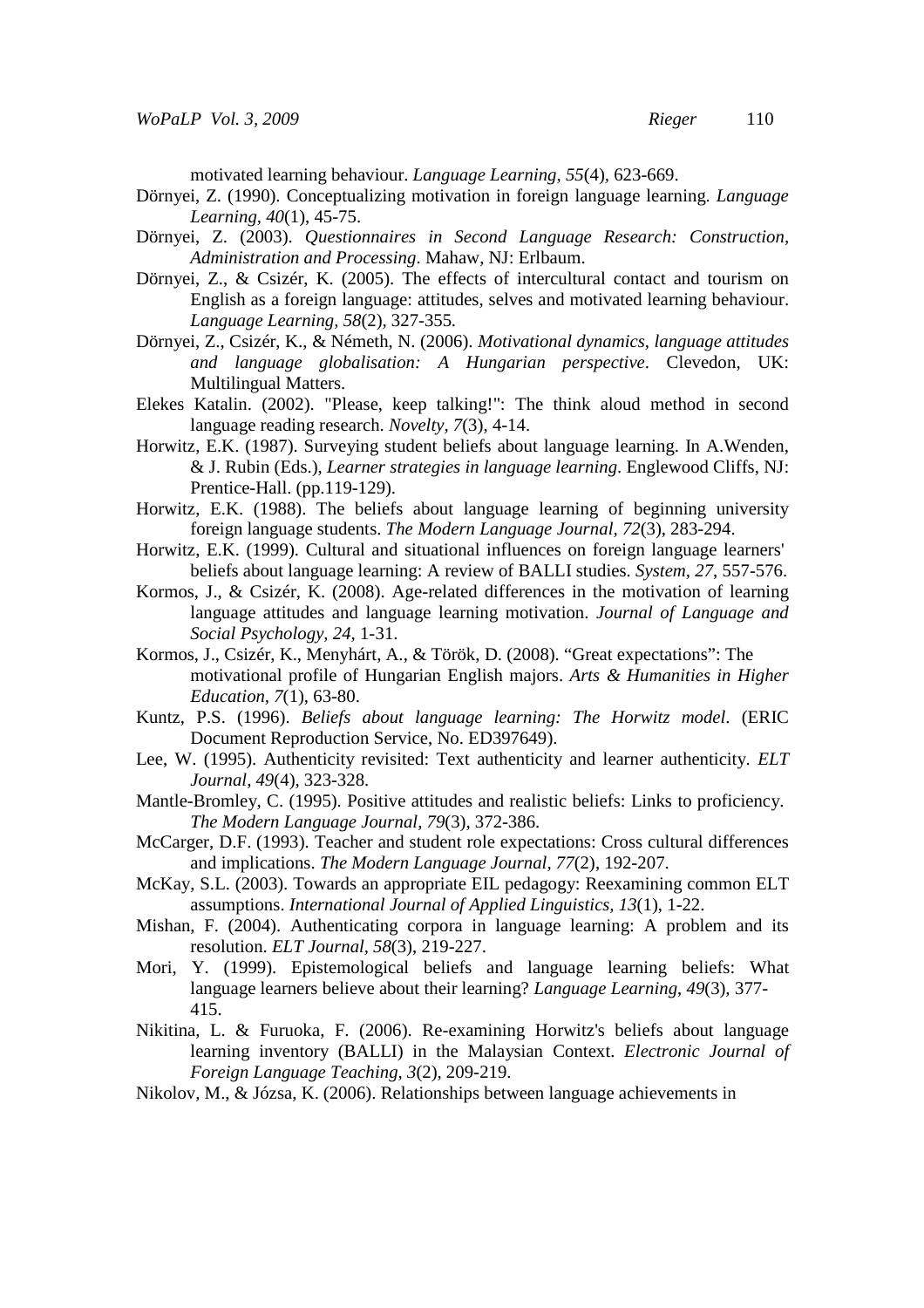English and German and classroom-related variables. In M. Nikolov, & J. Horváth (Eds.), *UPRT 2006: Empirical studies in English applied linguistics*. (pp.197-224). Pécs: Lingua Franca Csoport, PTE.

- Piniel, K. (unpublished). Hungarian translation of the beliefs about language learning inventory.
- Pintrich, P.R., & De Groot, E.V. (1990). Motivational and self-regulated learning components of classroom academic performance. *Journal of Educational Psychology, 82*(1), 33-40.
- Rieger, B. (unpublished). Exploring gender and target language effect in Hungarian foreign language learners' beliefs about language learning.
- Sakui, K., & Gaies, S. J. (1999). Investigating Japanese learners' beliefs about language learning. *System, 27*, 473-92.
- Siebert, L.L. (2003). *Pre-service EFL teachers' beliefs about foreign language learning. The ORTESOL Journal, 21*, 7-39*.*
- Székelyi, M., & Barna, I. (2002). *Túlélı készlet az SPSS-hez*. [A Survival Guide for SPSS]. Budapest: Typotex.
- Tercanlioglu, L. (2005). Pre-service EFL teachers' beliefs about foreign language learning and how they relate to gender*. Electronic Journal of Research in Educational Psychology, 53*(1), 145-162. Retrieved on December 5, 2007, from www.investigacion-psicopedagogica.org*/revista/articulos /5/english/Art\_5\_58.pdf*
- Victori, M., & Lockhart, W. (1995). Enhancing metacognition in self-directed language learning. *System, 23*, 223- 234.
- Yang, N.D. (1992). Second language learners' beliefs about language learning and their use of learning strategies: A study of college students of English in Taiwan. Unpublished doctoral dissertation, University of Texas at Austin, USA.
- Yang, N. D. (1999). The relationship between learners' beliefs and learning strategy use*. System, 27,* 515-535*.*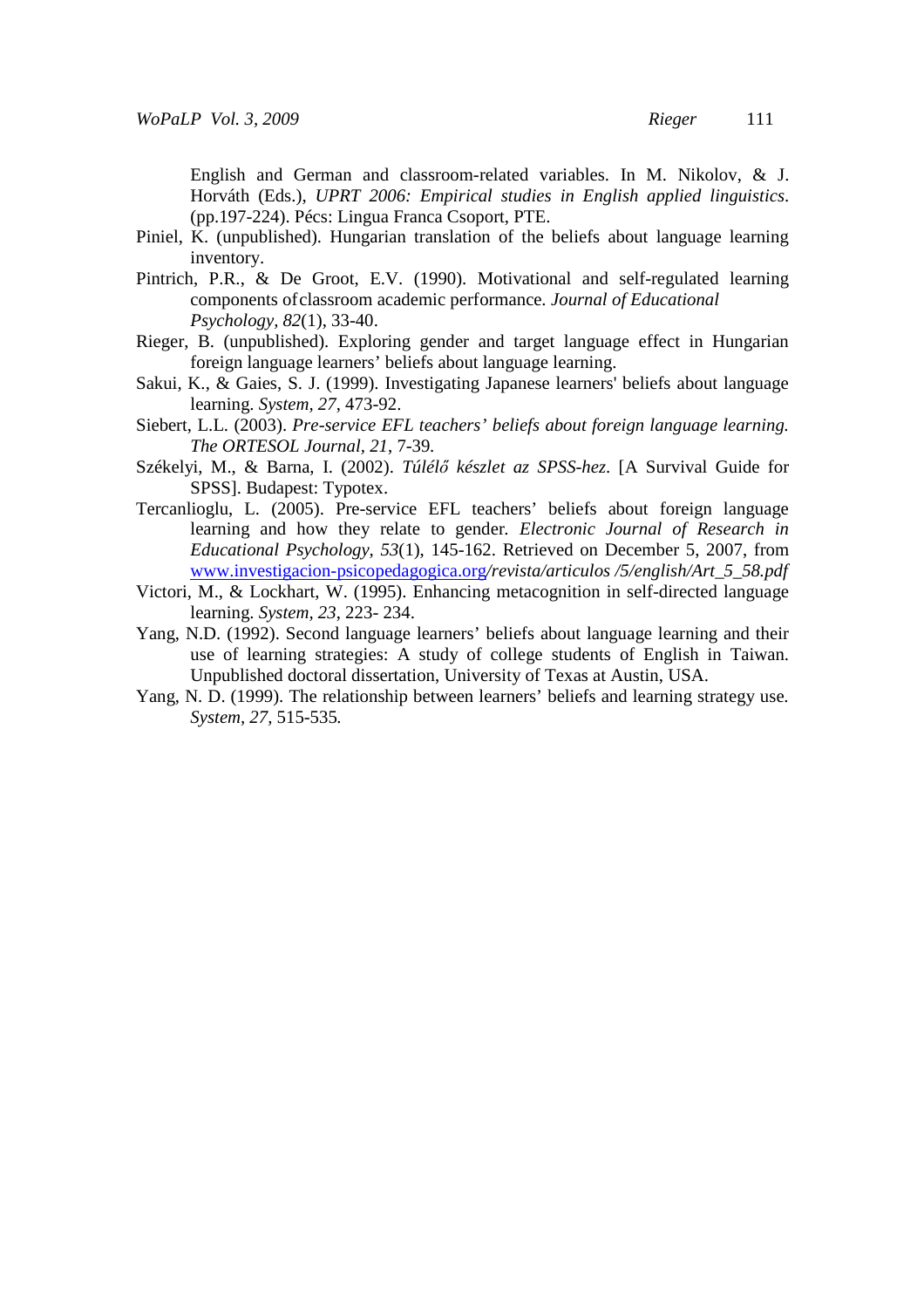# **Appendix A**

# **The questions of the questionnaires translated into English and collated into one single list**

#### Part 1. Statements to be judged along a five-point scale

The possible answers for questions 1-3, 5-14 and 16-39 are:

completely agree / agree/ both agree and disagree/disagree/completely disagree

The possible answers for question 4 are:

very difficult / difficult / of medium difficulty / easy / very easy

The possible answers for question 15 are:

- less than a year / 1-2 years / 3-5 years / 5-10 years / you cannot learn a language 1 hr/day
- 1. It is easier for children than adults to learn a foreign language.
- 2. Some people have a special ability for learning foreign languages.
- 3. Some languages are easier than others.
- 4. The English/German language is:
- 5. I believe I will learn to speak English/German very well.
- 6. People from my country are good at learning foreign languages.
- 7. It is important to speak English/German with an excellent pronunciation.
- 8. It is necessary to learn about English/German speaking cultures to speak English/German.
- 9. You shouldn't say anything in English/German until you can say it correctly.
- 10. It is easier for someone who already speaks a foreign language to learn another one.
- 11. People who are good at maths or science are not good at learning foreign languages.
- 12. It is best to learn English/German in an English/German speaking country.
- 13. I enjoy practicing English/German with the native English/German speakers I meet.
- 14. It's OK to guess if you don't know a word in English/German.
- 15. If someone spent 1 hr/day learning a language, how long would it take them to speak the language very well?
- 16. I have a special ability for learning foreign languages.
- 17. The most important part of learning a foreign language is learning new words.
- 18. It is important to repeat and practice a lot.
- 19. Women are better than men at learning languages.
- 20. People in my country feel that it is important to speak English/German.
- 21. I feel shy speaking English/German with English/German native speakers.
- 22. I feel shy speaking English/German with non-native speakers.
- 23. If beginning students are allowed to make mistakes in English/German, it will be difficult for them to speak correctly later on.
- 24. The most important part of learning a foreign language is learning grammar.
- 25. I would like to learn English/German so that I can get to know native English/German speakers better.
- 26. It is easier to speak than understand a foreign language.
- 27. It's important to practice with audio-material.
- 28. Learning a foreign language is different than learning other academic subjects.
- 29. The most important part of learning English/German is learning how to translate from my own language.
- 30. If I learn to speak English/German very well, I will have better job opportunities.
- 31. People who speak more than one language are very intelligent.
- 32. I want to learn to speak English/German very well.
- 33. I want to make friends with English/German people.
- 34. Everyone can learn to speak a foreign language.
- 35. It is easier to read and write English/German than to speak and understand it.